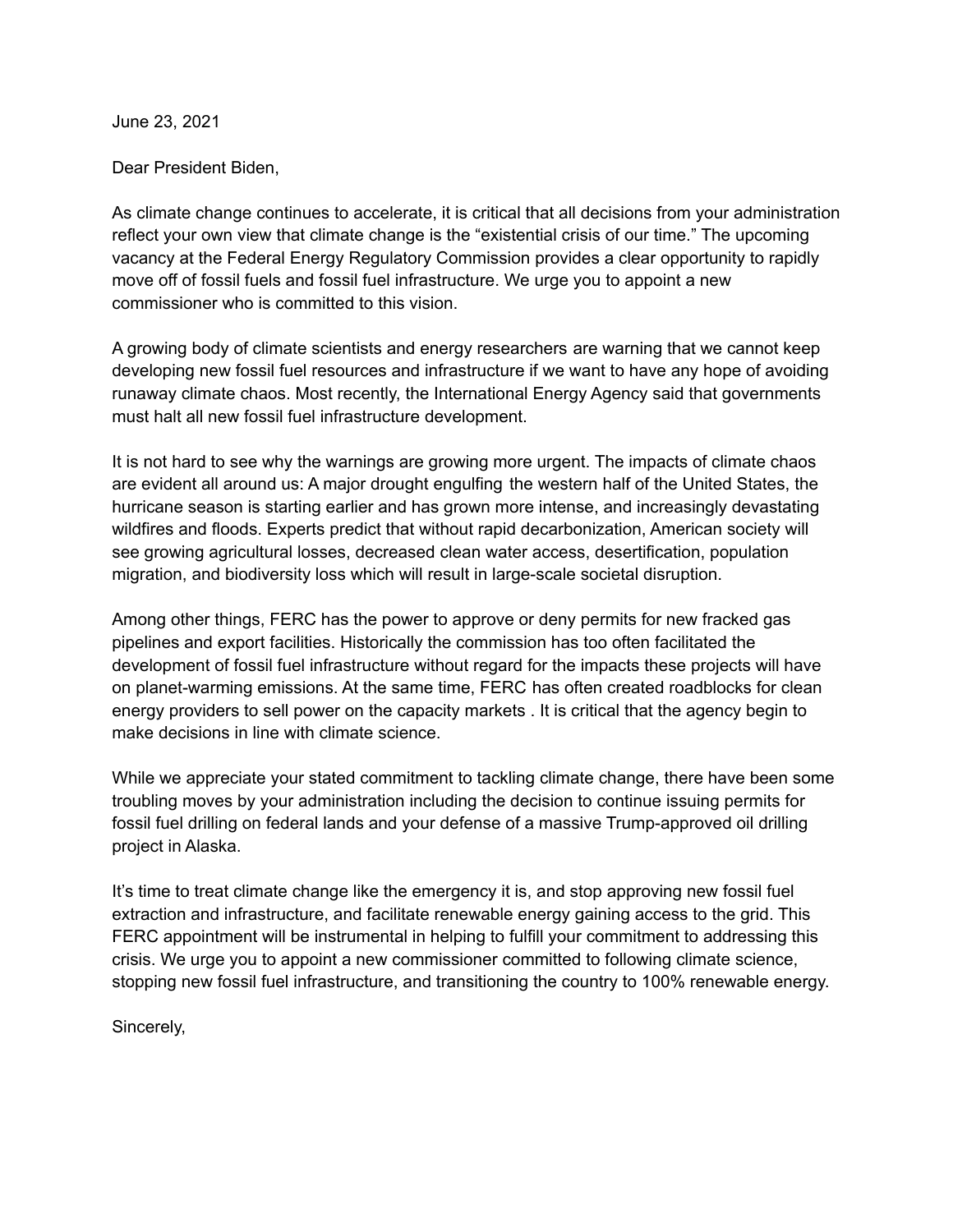## **National Organizations**

Arm in Arm Aytzim: Ecological Judaism Beyond Extreme Energy Businesses for a Livable Climate CatholicNetwork US Center for Biological Diversity Climate Hawks Vote **Earthworks** Food & Water Watch FracTracker Alliance Friends of the Earth U.S. Global Witness Great Old Broads for Wilderness Indigenous Environmental Network International Marine Mammal Project of Earth Island Institute Nuclear Age Peace Foundation Oil Change International Progressive Democrats of America Property Rights and Pipeline Center Rachel Carson Council Rapid Shift Network Seeding Sovereignty Sierra Club Stand.earth SumOfUS Surfrider Foundation Unitarian Universalist Association Unitarian Universalists for a Just Economic Community Unitarian Universalists for Social Justice United Native Americans Waterkeeper Alliance Women's International League for Peace and Freedom US Zero Hour 198 methods 350.org

## **Regional and Local Organizations**

A Thousand Friends of Virginia's Future All Our Energy Alliance for a Green Economy Alliance for Democracy American Friend Service Committee Northeast Region Animals Are Sentient Beings, Inc.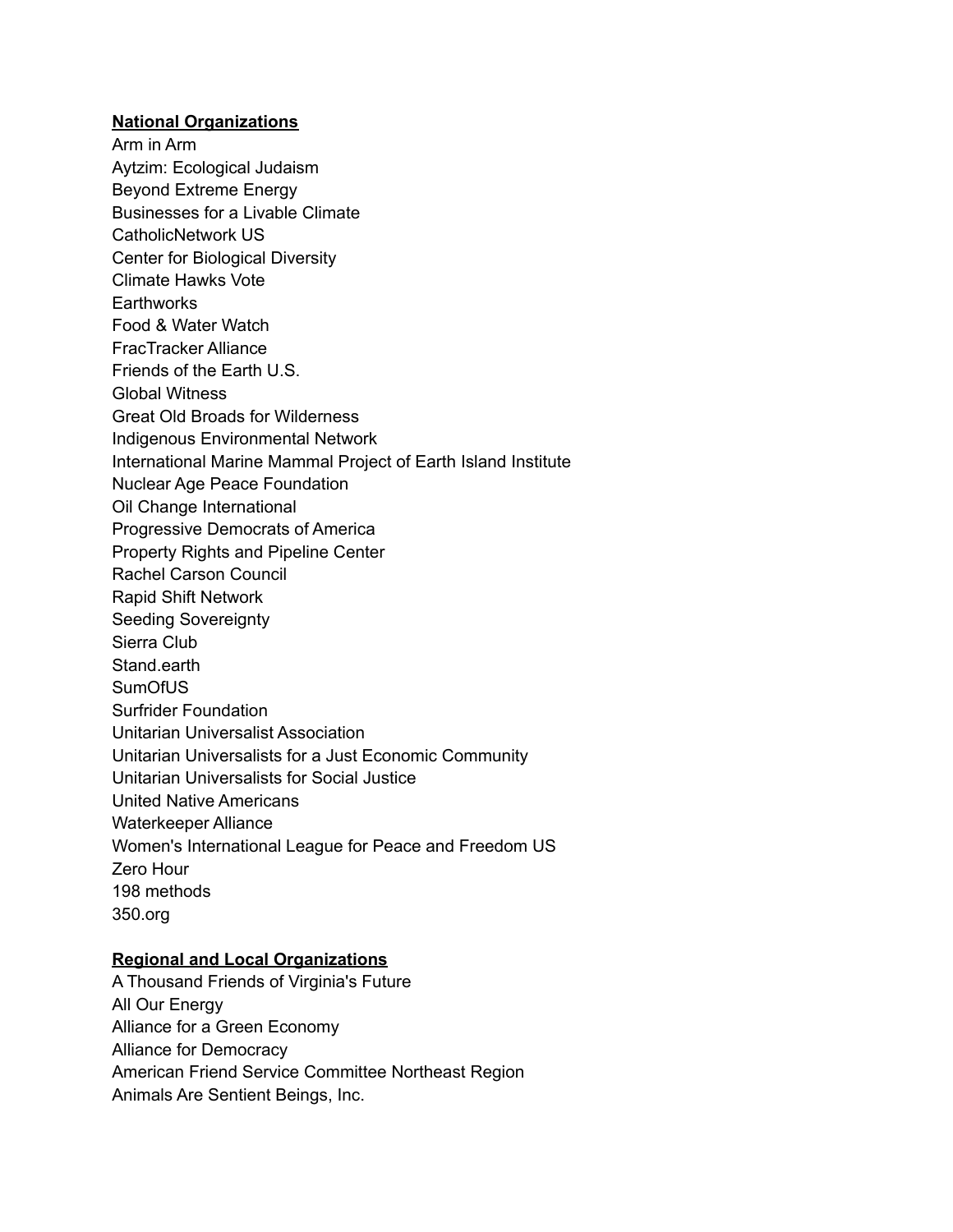- Aquamarine Studio
- Arkansas Ozark Waterkeeper, Inc.
- Assateague Coastal Trust
- Atchafalaya Basinkeeper
- Athens County's Future Action Network (ACFAN), aka Athens County Fracking Action Network
- Bayou City Waterkeeper
- Beloved Earth Community of The Riverside Church
- Benedictine Sisters of Erie
- Benedictine University
- Bergen County Green Party
- Berks Gas Truth
- Berkshire Environmental Action Team
- Beth Gelfond Marketing Consultant
- Better Path Coalition
- Big Blackfoot Riverkeeper, Inc.
- Blue Ridge Environmental Defense League
- Bronx Climate Justice North
- CA Businesses for a Livable Climate
- Cahaba Riverkeeper
- Call to Action Colorado
- Calvert Citizens for a Healthy Community
- Cascadia Wildlands
- Catawba Riverkeeper Foundation
- Cedar Lane Unitarian Universalist Church Environmental Justice Ministry
- Center for Community Energy
- Central Jersey Coalition Against Endless War
- Central Jersey Environmental Defenders
- Chapel Hill Organization for Clean Energy
- Chesapeake Climate Action Network
- Chesapeake Physicians for Social Responsibility
- Choctawhatchee Riverkeeper
- Church Women United in New York State
- Citizens Action Coalition
- Citizens Awareness Network
- Citizens United for Renewable Energy (CURE)
- Citizens' Climate Lobby, Ashfield MA Chapter
- Clean Energy Action
- Climate Action Now, Western Mass
- Climate Action Team of First Parish Church Framingham
- Climate Code Blue
- Climate First: Replacing Oil & Gas
- Climate Reality Project Southern CT Chapter
- Climate Reality Project, Boca Raton, FL Chapter
- Climate Reality Project: Susquehanna Valley PA Chapter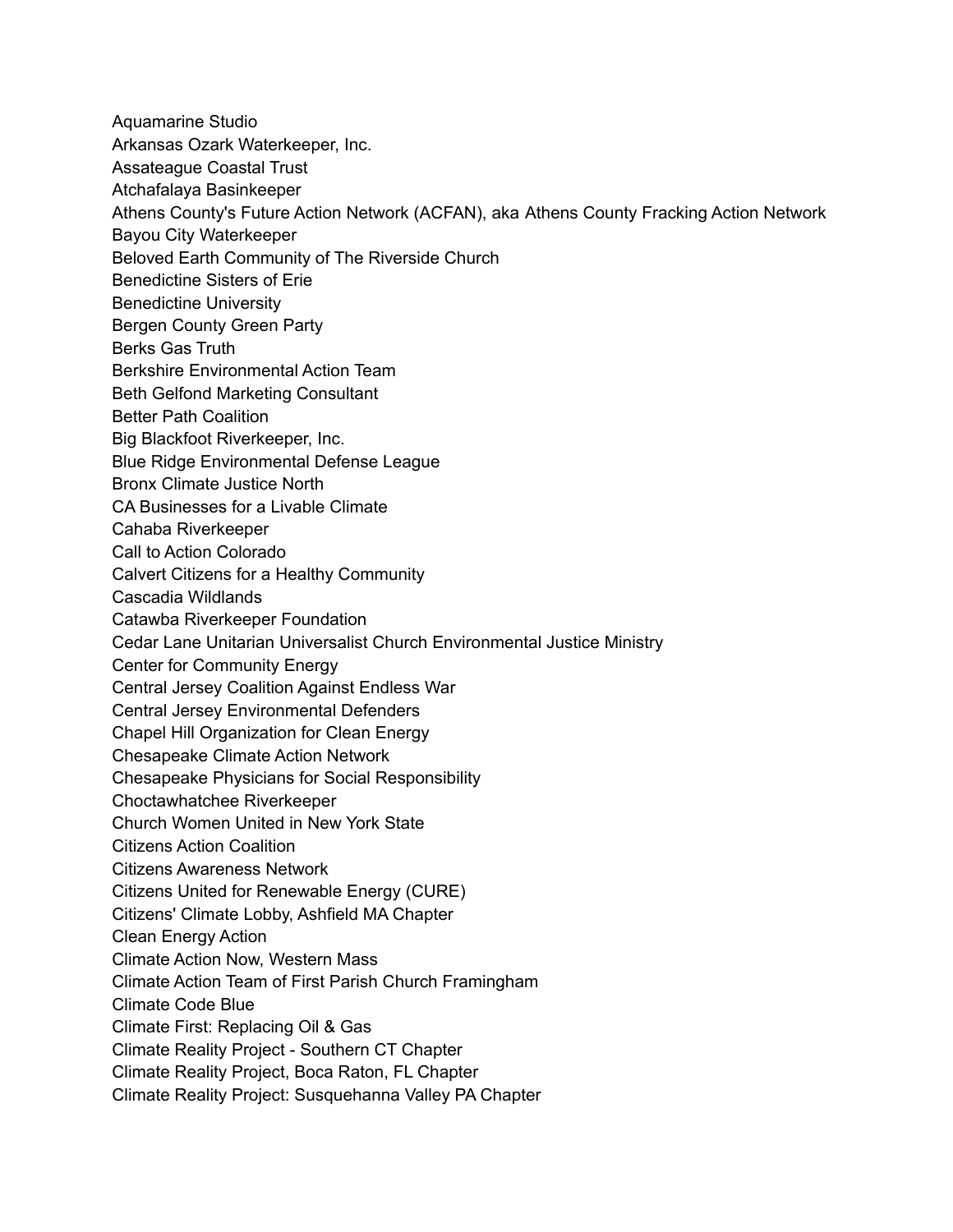CO Businesses for a Livable Climate Coalition Against Pilgrim Pipeline - NJ Coalition Against Pipelines Coalition to Ban Unsafe Oil Trains Colorado Small Business Coalition Columbia Pacific Common Sense Columbia Riverkeeper Community Action Works Community Power Concerned Health Professionals of New York Concerned Residents of Oxford Cooperative Energy Futures Courage California Damascus Citizens for Sustainability Daughters of Wisdom Delaware Riverkeeper Network Denver Justice and Peace Committee (DJPC) DivestNJ Coalition Doing What We Can Dominican Sisters of Houston Don't Gas the Meadowlands Coalition Don't Gas the Pinelands Don't Waste Arizona Dorchester Climate Justice Earth Action, Inc. Earth Democracy Committee, Women's International League for Peace & Freedom, US Section Earth Ethics, Inc. Echotopia LLC Eco-Poetry.org Electric Auto Assn Central Coast CA Empower our Future Environmental Justice Team First Church of Christ Longmeadow, MA Extinction Rebellion Kentucky Extinction Rebellion San Francisco Bay Area Fairmont, MN Peace Group FCCPR Climate Crisis Task Force Fifth and Sixth Ward Neighborhood Association First Wednesdays San Leandro Fore River Residents Against the Compressor Station Fossil Free Tompkins Fossil Fuel Divest Harvard Foundation for Florida Environmental Protection Frack Free Illinois Franklin Township JFK Democratic Club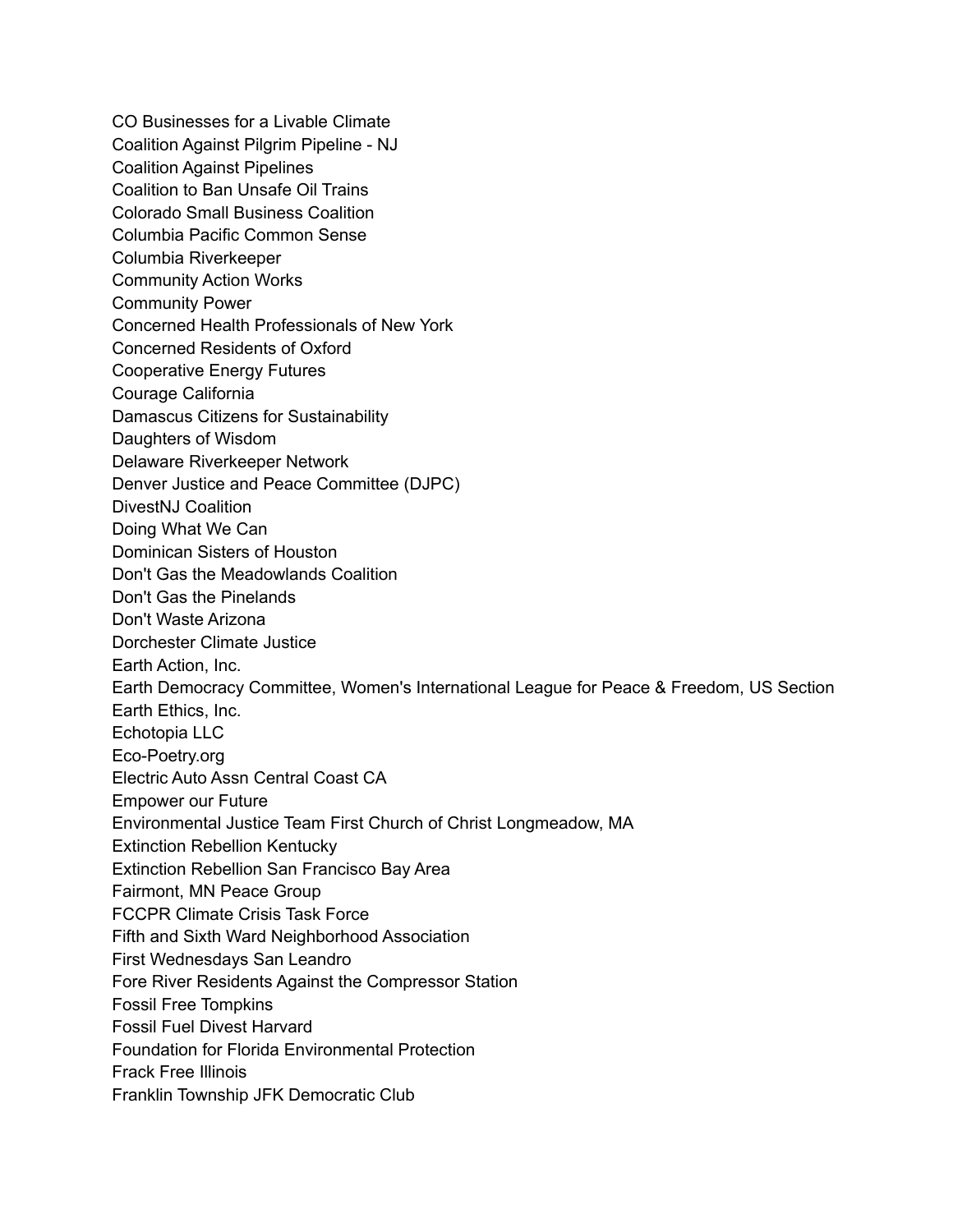FreshWater Accountability Project Friends of the Nanticoke River Friends of the Public Bank East Bay Gas Free Seneca Georgia Interfaith Power and Light Georgia Stand-Up Glen Echo Heights Mobilization Grassroots Environmental Education Greater Birmingham Alliance to Stop Pollution Greater Highland Area Concerned Citizens Green America Green Education and Legal Fund Green Newton Inc Greenbelt Climate Action Network Greening Committee, Kehilla Community Synagogue **Greenvest** Group Against Smog and Pollution Hackensack RIverkeeper Hansen's Advisory Services **HealthLink** Healthy Gulf Howard County Climate Action iEat Green, LLC Indivisible Howard County MD Inland Empire Waterkeeper Institute for Policy Studies Climate Policy Program Jewish Climate Action Network NYC Jewish Climate Action Network-MA JPIC Committee - Religious of Jesus & Mary, USA/Haiti Province Judson Memorial Church Kickapoo Peace Circle Kissimmee Waterkeeper Kootenai Environmental Alliance Lake Pend Oreille Waterkeeper LaPlaca and Associates LLC LEAD Agency, Inc. Lexington Global Warming Action Coalition Little Lakes Sustainability Network Livelihoods Knowledge Exchange Network (LiKEN) Longmeadow Energy and Sustainability Committee Longmeadow Pipeline Awareness Group Lower Cape Indivisible Lower Susquehanna Riverkeeper Association Main Line Unitarian Church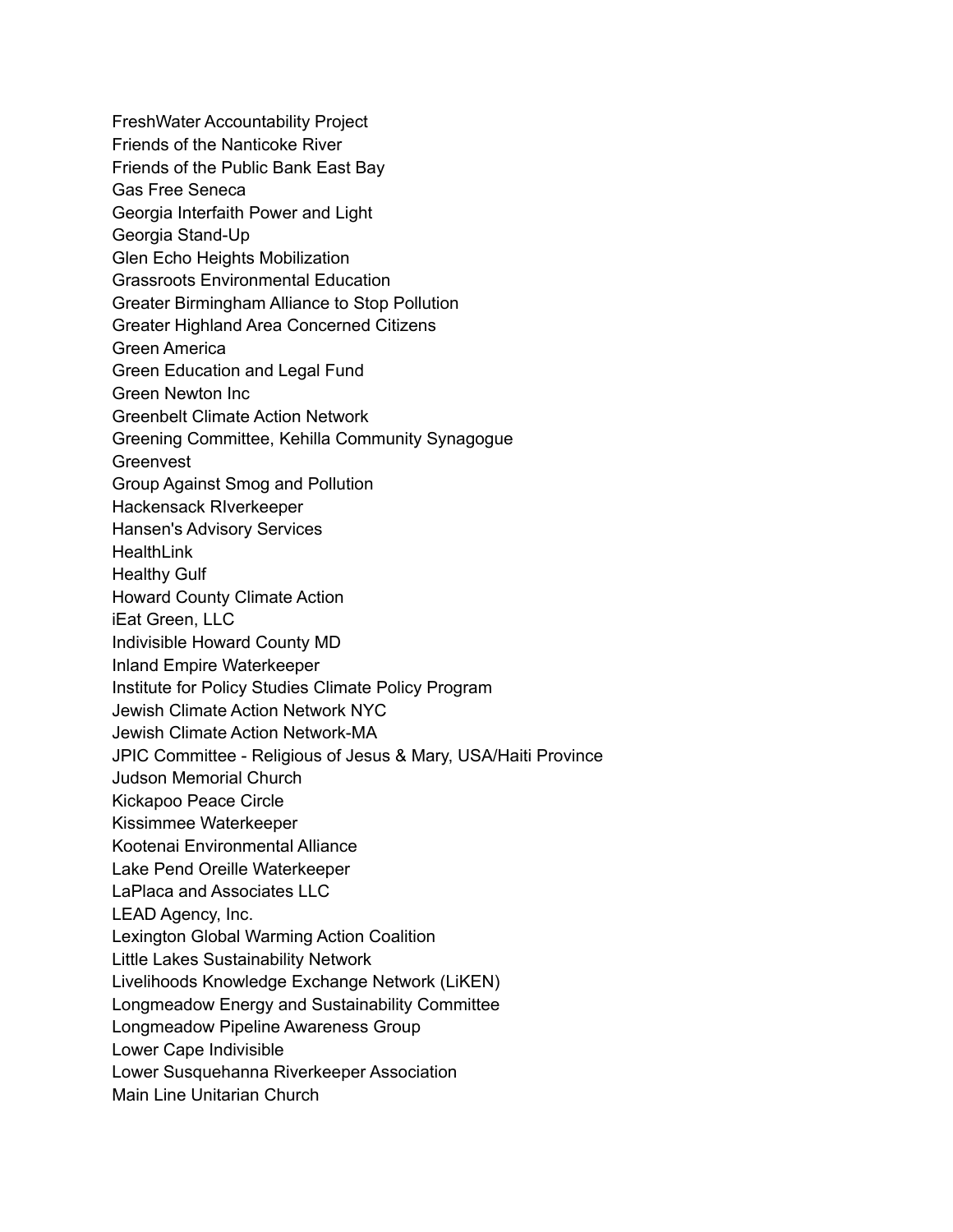Marcellus Outreach Butler Maryland Legislative Coalition Massachusetts Climate Action Network Massachusetts Interfaith Power & Light Mattawoman Watershed Society Mendocino Women's Political Coalition Milwaukee Riverkeeper MIT Divest MLC Climate Justice Wing Morningside Gardens Green Committee Mountain Watershed Association MoveOn.org Hoboken Nassau Hiking & Outdoor Club Nature Coast Conservation New Energy Economy New Jersey Sierra Club New Jersey Tenants Organization No Ameren Shutoffs No Fracked Gas in Mass No Sharon Gas Pipeline | Clean Energy Now North American Climate, Conservation and Environment(NACCE) North Bronx Racial Justice North Country Earth Action North Jersey Pipeline Walkers North Range Concerned Citizens Northern Michigan Environmental Action Council Nuclear Energy Information Service (NEIS) Nuclear Information and Resource Service NY/NJ Baykeeper NYC Friends of Clearwater NYC H2O Occupy Bergen County Ocean Conservation Research Ogeechee Riverkeeper Ohio Valley Environmental Coalition Orange County Coastkeeper Pace Energy and Climate Center Park Watershed Peak Plastic Foundation People Organizing to Demand Environmental & Economic Rights People's Justice Council Physicians for Social Responsibility AZ Chapter Physicians for Social Responsibility Pennsylvania Pinelands Preservation Alliance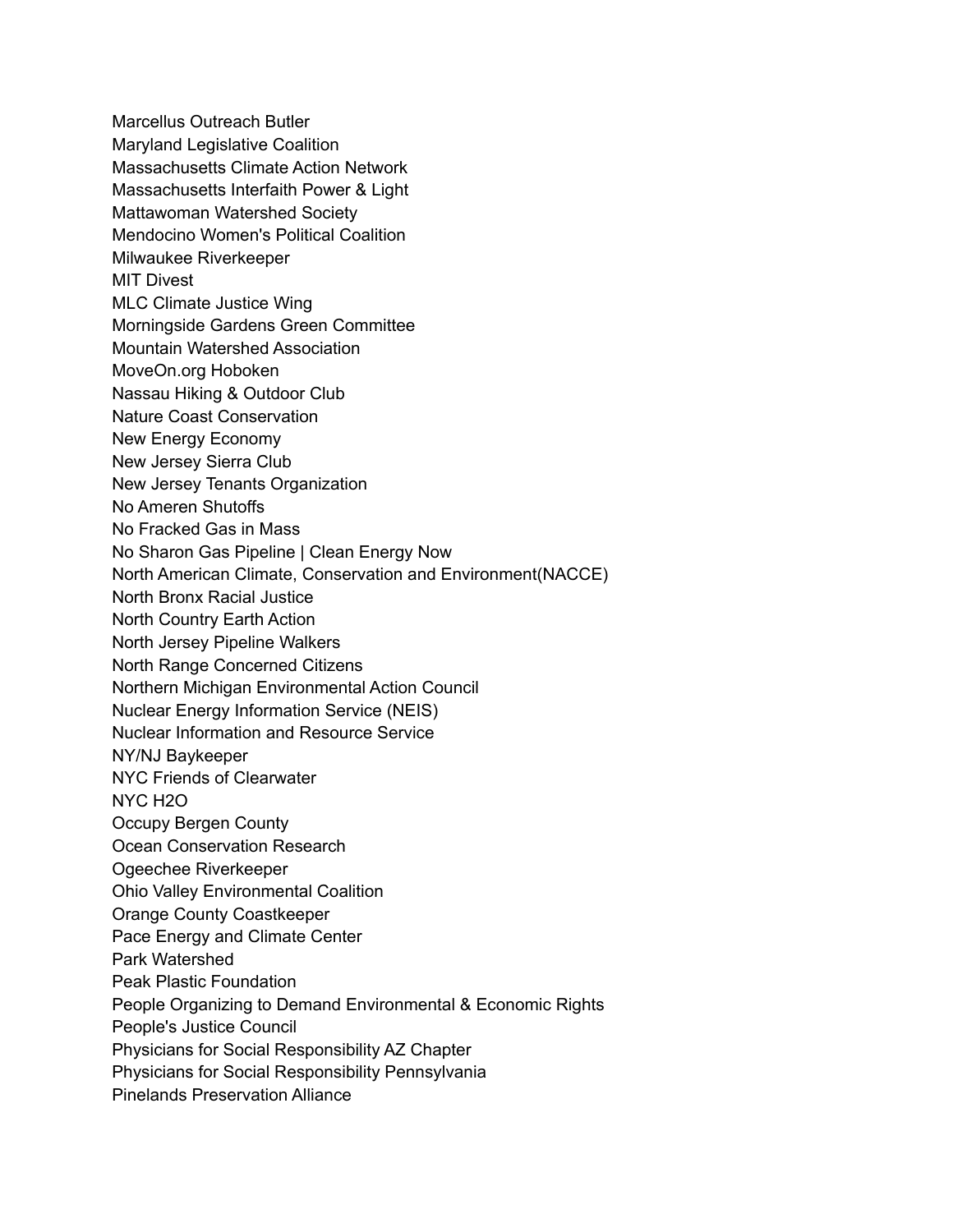Plymouth Friends of Clean Water Portland Advocates for Lead-free Drinking Water Preserve Montgomery County VA Progressive Democrats of America, Tucson, AZ Chapter Protect All Children's Environment Public Justice Center Pueblo Action Alliance Puget Soundkeeper Putting Down Roots Raritan Headwaters Reach Out America Récolte Energy Regional Farm and Food Project Renewable Energy Long Island (reLI) Responsible Growth Management Coalition of SW Florida ReThink Energy Florida Rio Arriba Concerned Citizens River Guardian Foundation River Valley Organizing Riverkeeper Rogue Climate Rogue Riverkeeper Safe Energy Rights Group Safe Energy Rights Group Safe Healthy Playing Fields Inc. Salem Alliance for the Environment San Antonio Bay Estuarine Waterkeeper San Juan Citizens Alliance San Luis Valley Ecosystem Council Sanctuary Woods SanDiego350 Sanford-Oquaga Area Concerned Citizens (S-OACC) Santa Barbara Standing Rock Coalition Santa Cruz climate action network Save Our Streams, PA Save RGV from LNG Save the Pine Bush Science and Environmental Health Network Seneca Lake Guardian Sequoia ForestKeeper® **ShoreRivers** Sierra Club Atlantic Chapter Sierra Club Calusa Group Sierra Club New Jersey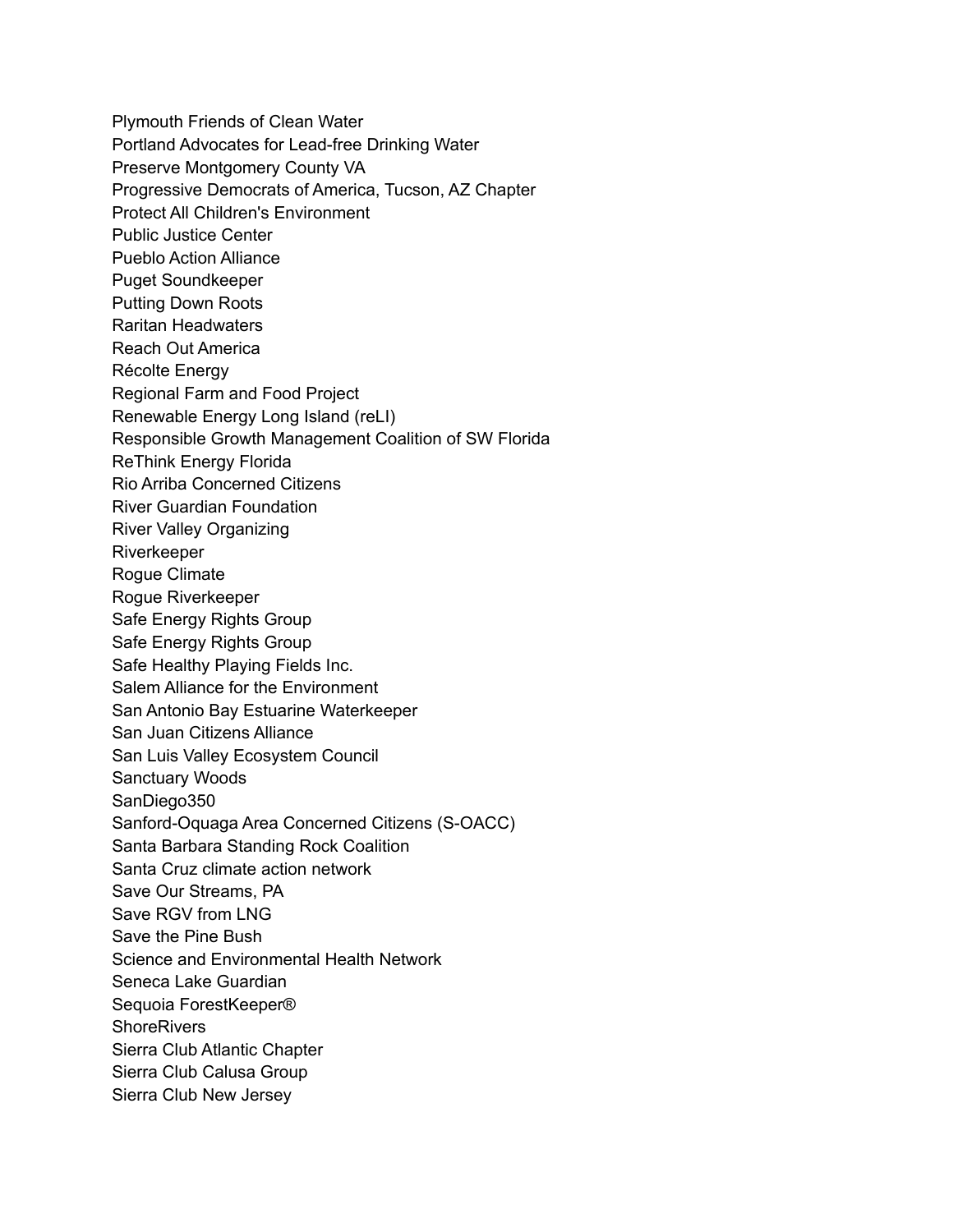Sisters of Charity Federation Sisters of St. Dominic of Blauvelt, New York Sisters of St. Francis of Philadelphia Slow Food North Shore Society of Alternative Resources SOMA Action South Florida Wildlands Association South Shore Audubon Society South Umpqua Rural Community Partnership Southwest Native Cultures **SouthWings** Spirit of the Sun Stop the Algonquin Pipeline Expansion Sullivan Alliance for Sustainable Development Sullivan Area Citizens for Responsible Energy Development Suncoast Waterkeeper Sustainable Systems Research Foundation Sustainable Wellesley Sustainable West Milford **Sustainne** Sylvia Schrock Syracuse Peace Council Takoma Park Mobilization Environment Committee Tennessee Riverkeeper Texas Campaign for the Environment The Cooperative Food Empowerment Directive The Future Left Thomas Berry Forum Toxics Information Project (TIP) Transition US Unitarian Universalist Fellowship of Sussex County Unitarian Universalist Mass Action Unite North Metro Denver United for Action Vote Climate Wall of Women Washington Physicians for Social Responsibility **Waterspirit** We the People of Detroit West End Revitalization Association WERA Whole Sun Designs Inc. Willamette Riverkeeper Win With Wind **WISE**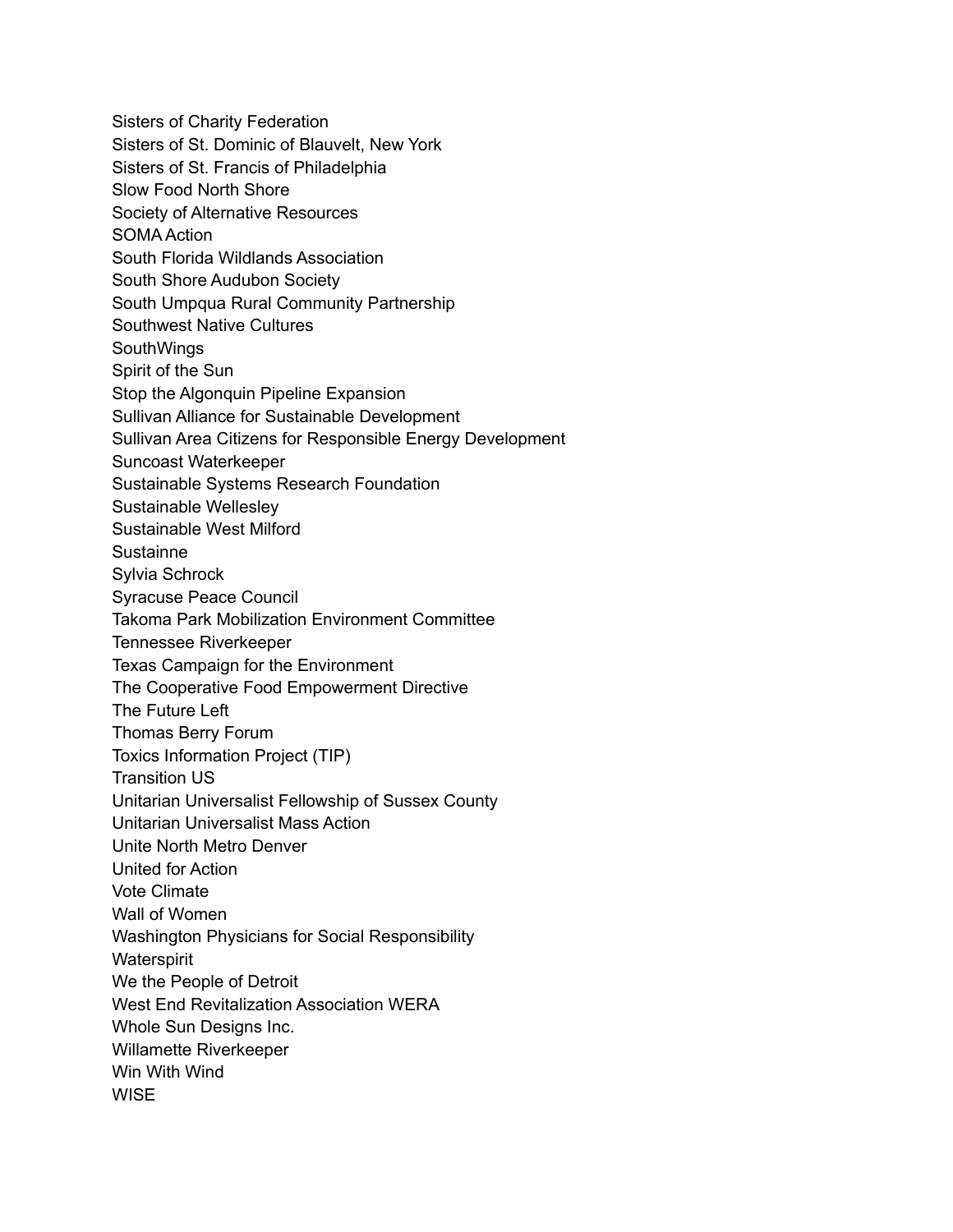Youth United For Climate Crisis Action Central Mass Eugene MetroWest Node Montgomery County Seattle Silicon Valley Triangle 350Brooklyn Deschutes 350Eugene Oregon Hawaii Kishwaukee NJ-Rockland NYC PDX